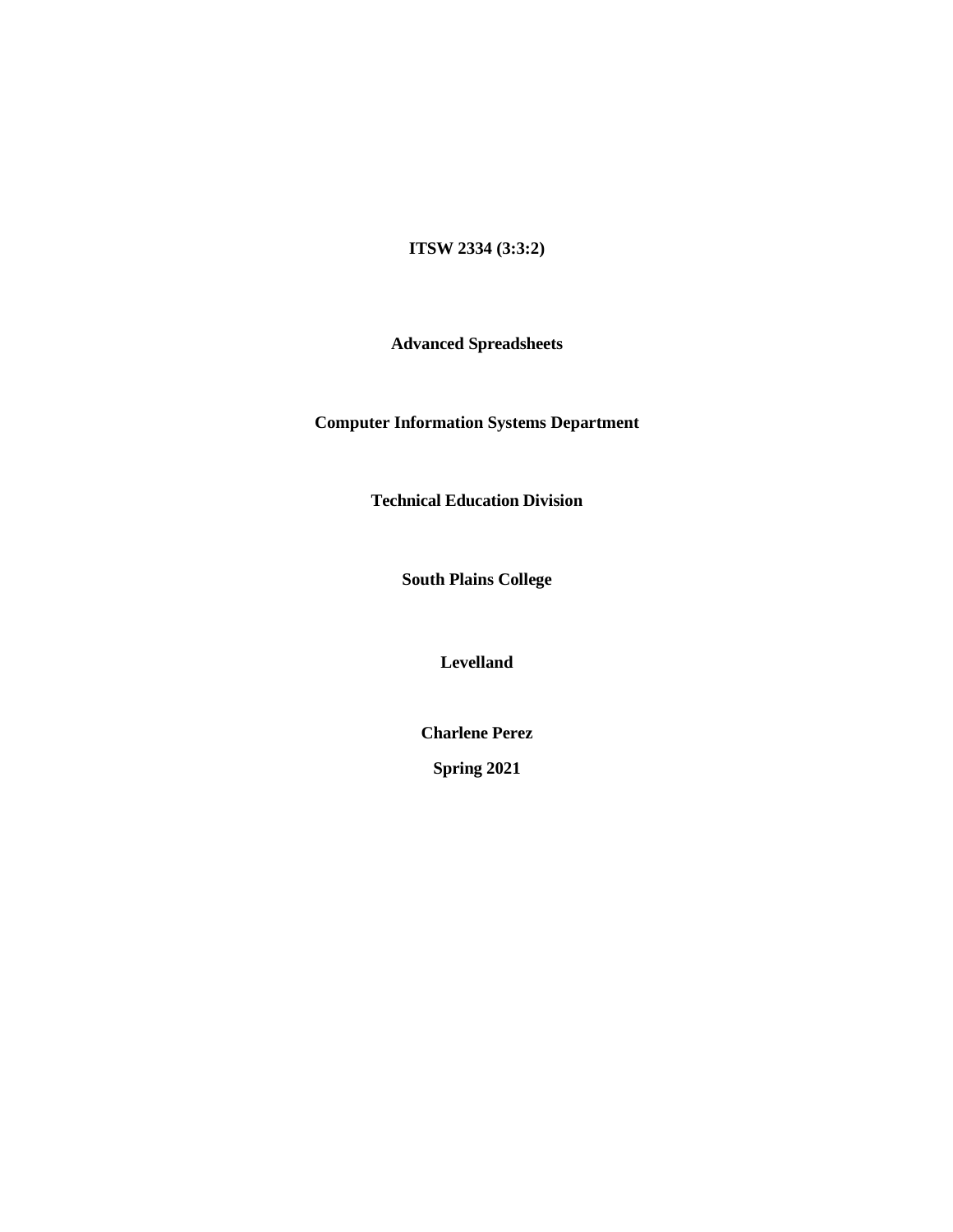### **COURSE SYLLABUS**

| <b>COURSE TITLE:</b>   | <b>Advanced Spreadsheets</b>                 |
|------------------------|----------------------------------------------|
| <b>INSTRUCTOR:</b>     | <b>Charlene Perez</b>                        |
| <b>OFFICE LOCATION</b> | Technology Center Room 209 (Levelland)       |
| PHONE:                 | (806) 894-9611 ext. 2253 or (806) 716-2253   |
| E-mail:                | cperez@southplainscollege.edu                |
| Text messages:         | 1 (806) 621-1383                             |
| Web Site:              | https://southplainscollege.blackboard.com    |
| <b>OFFICE HOURS:</b>   | Posted (check my office door and Blackboard) |

## SOUTH PLAINS COLLEGE IMPROVES EACH STUDENT'S LIFE

#### **Course Competencies:**

Upon successful completion of this course, the student will be proficient in:

- Create and design macros
- Use data analysis features
- Develop solutions using linked worksheets

#### **Required Materials:**

Book is Optional, **Pearson MyLabIT is required**

- ❖ Textbook:
	- ➢ Your Office, Microsoft Office 365, Excel 2019 Comprehensive, 1st Edition; Kinser, Jacobson, Kinser, Moriarity, Nightingale; Pearson Publishing, 2020
	- $\triangleright$  ISBN-13: 9780135825938.

### ❖ **MyLab IT**

- ➢ **MyLab IT with Pearson eText – Access Card – for Your Office Microsoft 2019 Comprehensive (Required)**
- ➢ **ISBN: 2818560503774**

#### **Inclusive Access:**

- **Textbook:** The textbook and resources for this course are available in digital form through the Inclusive Access textbook program at South Plains College. That means the e-book edition of the textbook and/or all required resources are provided in the Blackboard portion of the course from the first day of class. The fee for the e-book/resources is included in the student tuition/fee payment, so there is no textbook or access card to purchase for this course.
- **E-book features:** Access to a cloud-based e-reader is provided by RedShelf via Blackboard. RedShelf e-book features include the ability to hear the text read aloud, highlight, take notes, create flash cards, see word definitions, build study guides, print select pages, and download up to 20% of the book for offline access. Visit<https://solve.redshelf.com/hc/en-us/requests/new>for ebook issues and support.
- **Upgrading to a physical textbook:** Students who prefer a printed textbook rather than an e-book may purchase or rent a textbook the textbook publisher or other independent retailer.
- **How to opt out of Inclusive Access:** As long as they meet the opt-out deadline, students may choose not to participate in the Inclusive Access program if they have a textbook from another source. They should check the course syllabus to see if the instructor also requires course work to be done in an online platform, like MyLab IT. If so, the student would be required to have access or purchase access to that platform in addition to acquiring the e-book. To opt out of the Inclusive Access e-book/resources, students will need to locate the RedShelf tool in their Blackboard course and follow the instructions given there. Students who need assistance to opt out should contact their instructor or the SPC Bookstore. The Inclusive Access fee will be refunded to students who opt out after the twelfth-class day.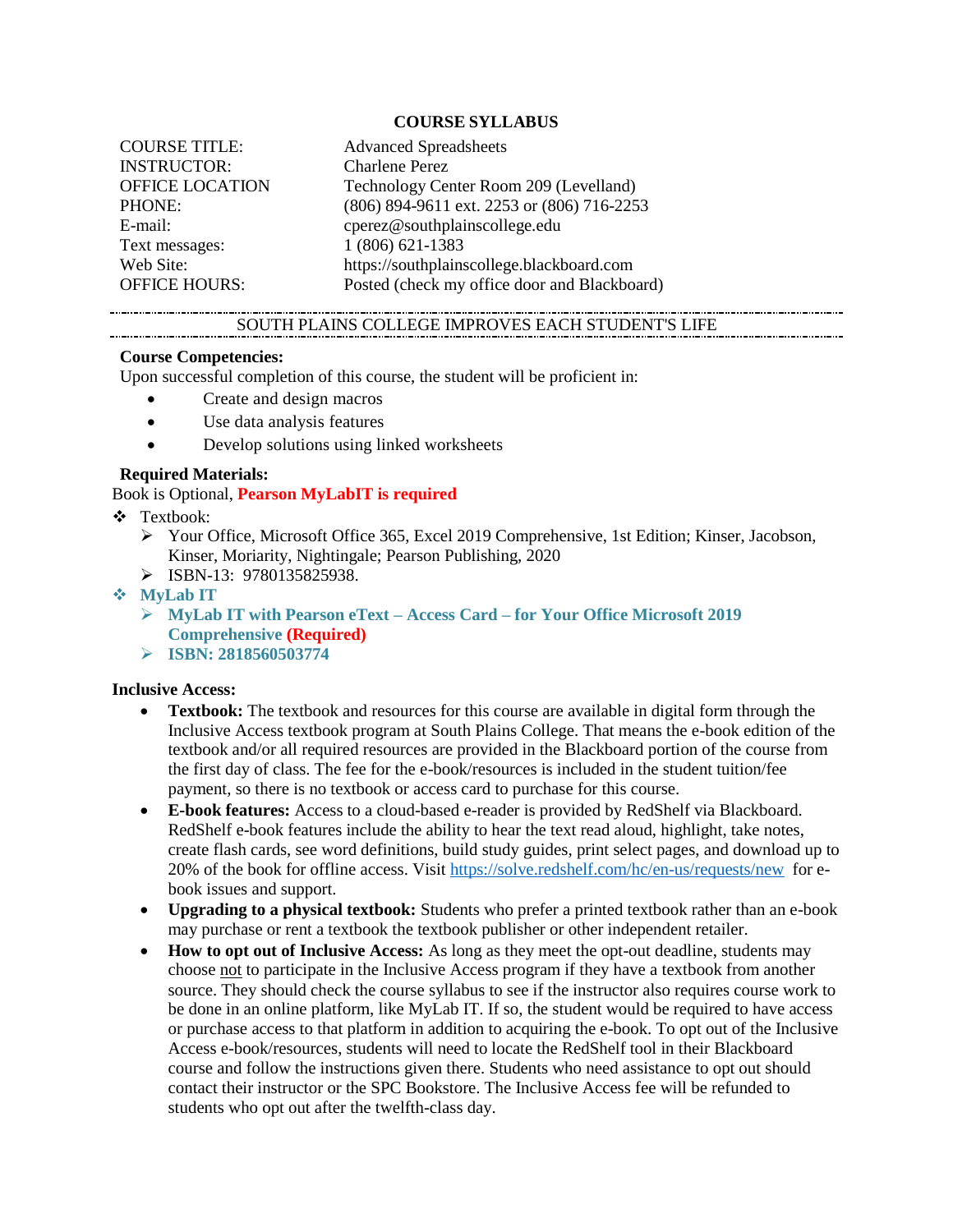## **Storage:**

Flash Drive or on-line storage

**Grading Policy:** Two to Three major exams will be given and numerous project based assignments will be assigned. The course grade will be computed as follows:

| Major exam average:             | 35% |
|---------------------------------|-----|
| Class work / Labs / Assignments | 65% |

- **Attendance Policy:** Students are expected to attend all classes in order to be successful in a course. The student may be administratively withdrawn from the course when absences become excessive as defined in the course syllabus.
- Class attendance, even online, is extremely important in order to meet the objectives of this course. A student is responsible for initiating his or her own withdrawal, if that becomes necessary. If a student is administratively withdrawn from the class by the professor, the grade appearing on the transcript will be at the professor's discretion, an 'X' or 'F'.
- Administrative withdrawal may occur if the student has missed six (6) class periods for MWF classes, four (4) class periods for MW/TR classes, two (2) class periods for hybrid classes or if the professor decides absences are excessive due to non-participation or incomplete coursework. When enrolled in an online course, students must login to Blackboard/MyLab IT two times per week. Two weeks of non-participation in an online course may also result in an administrative drop.

See the General Catalog Attendance Policy for additional information.

**Plagiarism and Cheating:** Students are expected to do their own work on all projects, quizzes, assignments, examinations, and papers. Failure to comply with this policy will result in an F for the assignment and can result in an F for the course if circumstances warrant.

Plagiarism violations include, but are not limited to, the following:

- 1. Turning in a paper that has been purchased, borrowed, or downloaded from another student, an online term paper site, or a mail order term paper mill;
- 2. Cutting and pasting together information from books, articles, other papers, or online sites without providing proper documentation;
- 3. Using direct quotations (three or more words) from a source without showing them to be direct quotations and citing them; or
- 4. Missing in-text citations.

Cheating violations include, but are not limited to, the following:

- 1. Obtaining an examination by stealing or collusion;
- 2. Discovering the content of an examination before it is given;
- 3. Using an unauthorized source of information (notes, textbook, text messaging, internet, apps) during an examination, quiz, or homework assignment;
- 4. Entering an office or building to obtain unfair advantage;
- 5. Taking an examination for another;
- 6. Altering grade records;
- 7. Copying another's work during an examination or on a homework assignment;
- 8. Rewriting another student's work in Peer Editing so that the writing is no longer the original student's;
- 9. Taking pictures of a test, test answers, or someone else's paper.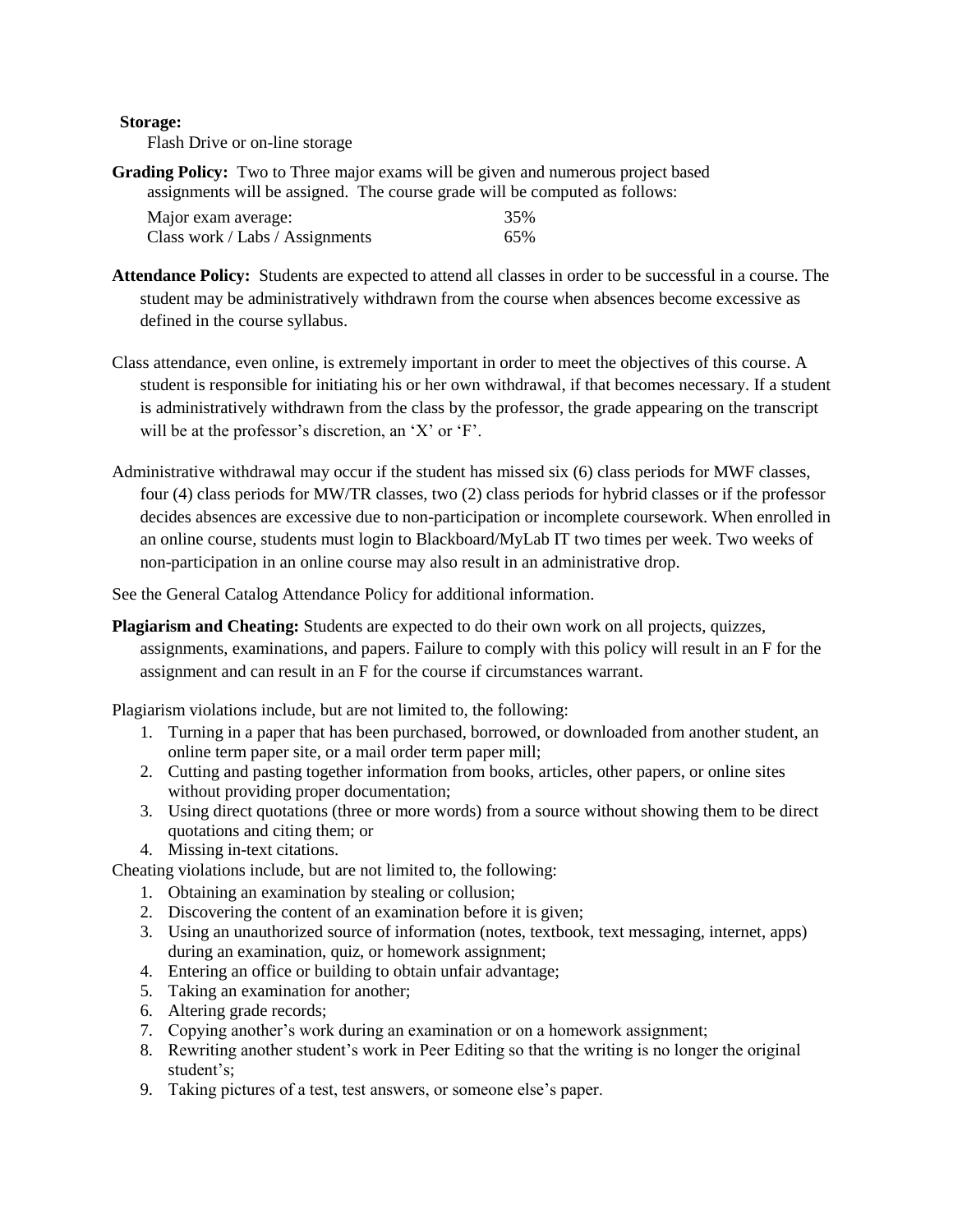**Drop Policy:** You may be dropped with an X or F for any of the following reasons:

- 1. Attendance
	- a. You do not follow the guidelines of the attendance policy listed above
- 2. Participation, completion of homework, exams, and team project
	- a. You have missed several homework assignments
	- b. You have missed two or more exams
	- c. You have not participated with your assigned team
- 3. Academic Integrity
	- a. Cheating, plagiarism, or sharing your work with others as listed above
- **Student-Owned Computer Equipment:** Students may choose to use their own computer equipment to complete the assigned coursework. SPC provides Microsoft Office to students for installation and use on their personal computers. It is the sole responsibility of the student to ensure their computer system meets the minimum requirements for all required or suggested software. It is also the sole responsibility of the student to ensure their computer system is in working order, free of malware, and sufficient to complete the assigned coursework. Computer or system malfunction or failure is not an excuse for late coursework. The instructor is not liable for the student's computer maintenance and cannot troubleshoot or repair issues on student-owned computers. If the student needs computer assistance, they can contact the SPC student helpdesk.

# **SPC Help Desk**

Telephone Number: Help Desk at (806) 716-2600 E-mail[: helpdesk@southplainscollege.edu](mailto:helpdesk@southplainscollege.edu) Location: Library Lobby - Levelland Normal Hours: Monday - Friday: 8:00 a.m. - 4:00 p.m.

- **Student Code of Conduct Policy**: Any successful learning experience requires mutual respect on the part of the student and the instructor. Neither instructor nor student should be subject to others' behavior that is rude, disruptive, intimidating, aggressive, or demeaning**.** Student conduct that disrupts the learning process or is deemed disrespectful or threatening shall not be tolerated and may lead to disciplinary action and/or removal from class.
- **Diversity Statement:** In this class, the teacher will establish and support an environment that values and nurtures individual and group differences and encourages engagement and interaction. Understanding and respecting multiple experiences and perspectives will serve to challenge and stimulate all of us to learn about others, about the larger world and about ourselves. By promoting diversity and intellectual exchange, we will not only mirror society as it is, but also model society as it should and can be.
- **Disability Statement:** Students with disabilities, including but not limited to physical, psychiatric, or learning disabilities, who wish to request accommodations in this class should notify the Disability Services Office early in the semester so that the appropriate arrangements may be made. In accordance with federal law, a student requesting accommodations must provide acceptable documentation of his/her disability to the Disability Services Office. For more information, call or visit the Disability Services Office at Levelland (Student Health & Wellness Office) 806-716-2577, Reese Center (Building 8) 806-716-4675, or Plainview Center (Main Office) 806-716-4302 or 806- 296-9611.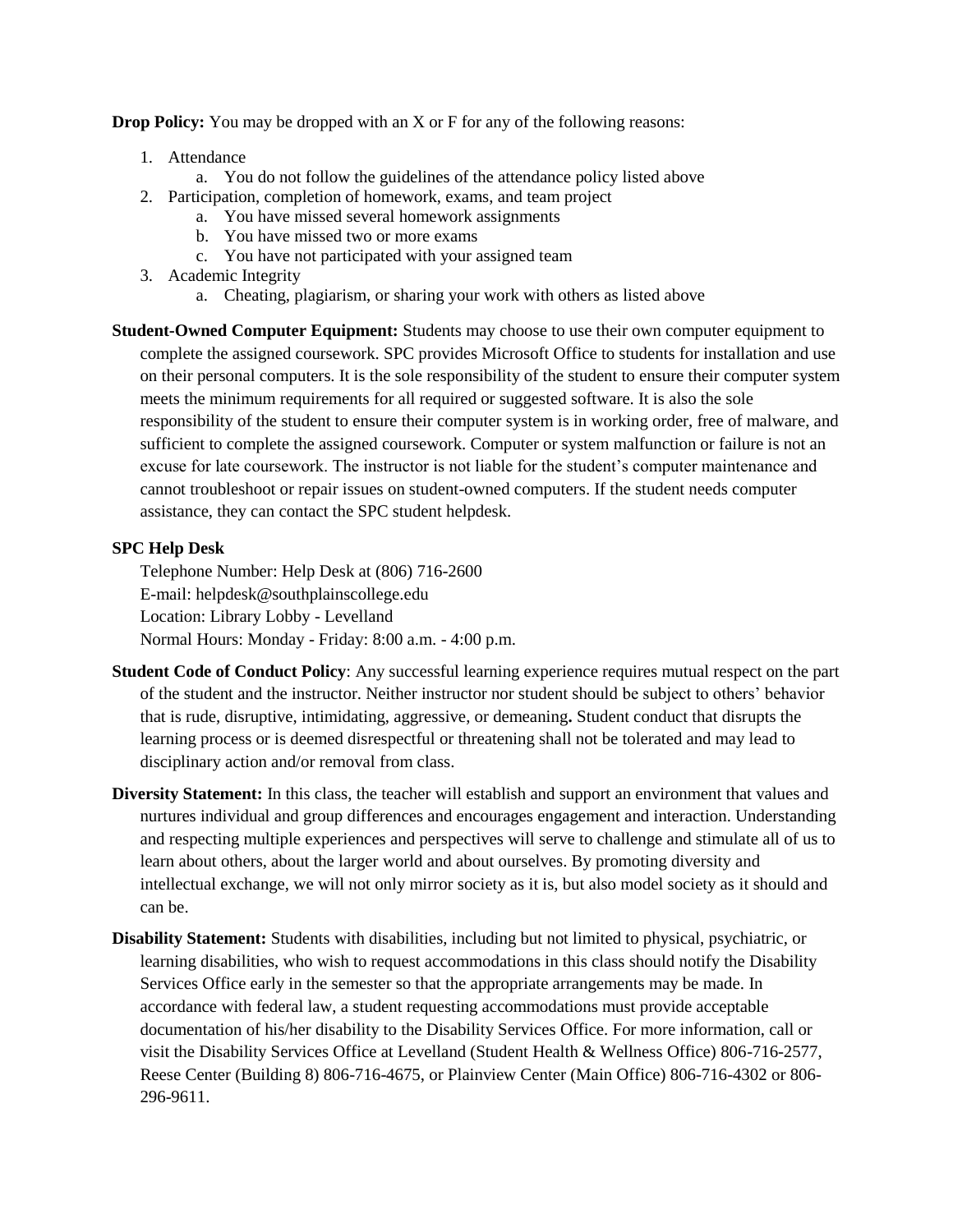- **Nondiscrimination Policy:** South Plains College does not discriminate on the basis of race, color, national origin, sex, disability or age in its programs and activities. The following person has been designated to handle inquiries regarding the non-discrimination policies: Vice President for Student Affairs, South Plains College, 1401 College Avenue, Box 5, Levelland, TX 79336. Phone number 806-716-2360.
- **Title IX Pregnancy Accommodations Statement** If you are pregnant, or have given birth within six months, Under Title IX you have a right to reasonable accommodations to help continue your education. To [activate](http://www.southplainscollege.edu/employees/manualshandbooks/facultyhandbook/sec4.php) accommodations you must submit a Title IX pregnancy accommodations request, along with specific medical documentation, to the Director of Health and Wellness. Once approved, notification will be sent to the student and instructors. It is the student's responsibility to work with the instructor to arrange accommodations. Contact the Director of Health and Wellness at 806-716-2362 or [email](http://www.southplainscollege.edu/employees/manualshandbooks/facultyhandbook/sec4.php) [cgilster@southplainscollege.edu](mailto:cgilster@southplainscollege.edu) for assistance.
- **Campus Concealed Carry**: Texas Senate Bill 11 (Government Code 411.2031, et al.) authorizes the carrying of a concealed handgun in South Plains College buildings only by persons who have been issued and are in possession of a Texas License to Carry a Handgun. Qualified law enforcement officers or those who are otherwise authorized to carry a concealed handgun in the State of Texas are also permitted to do so. Pursuant to Penal Code (PC) 46.035 and South Plains College policy, license holders may not carry a concealed handgun in restricted locations. For a list of locations and Frequently Asked Questions, please refer to the Campus Carry page at: <http://www.southplainscollege.edu/campuscarry.php>

Pursuant to PC 46.035, the open carrying of handguns is prohibited on all South Plains College campuses. Report violations to the College Police Department at 806-716-2396 or 9-1-1.

**COVID-19 Face Covering Requirement**: It is the policy of South Plains College for the Fall 2020 semester that as a condition of on-campus enrollment, all students are required to engage in safe behaviors to avoid the spread of COVID-19 in the SPC community. Such behaviors specifically include the requirement that all students properly wear CDC-compliant face coverings while in SPC buildings including in classrooms, labs, hallways, and restrooms. Failure to comply with this policy may result in dismissal from the current class session. If the student refuses to leave the classroom or lab after being dismissed, the student may be referred to the Dean of Students on the Levelland campus or the Dean/Director of external centers for Student Code of Conduct Violation. For further information, please refer to the "Return to Campus Plan" at: <http://www.southplainscollege.edu/emergency/SPCReturnToCampusPlans.pdf>

**Arranged Lab:** An arranged lab of two (2) hours is considered a requirement of this class. The student is responsible for completing class and homework assignments as assigned by the instructor. Students may do assignments in the SPC computer lab(s) or at home/work if you have the exact programs that you will use during class (Please note that you must also have the correct version in order for the instructions in the book to be applicable). If the program and version do not match then the student

not apply to on-line classes.

may not be able to save an assignment at home and later open it at school and vice-versa. This does